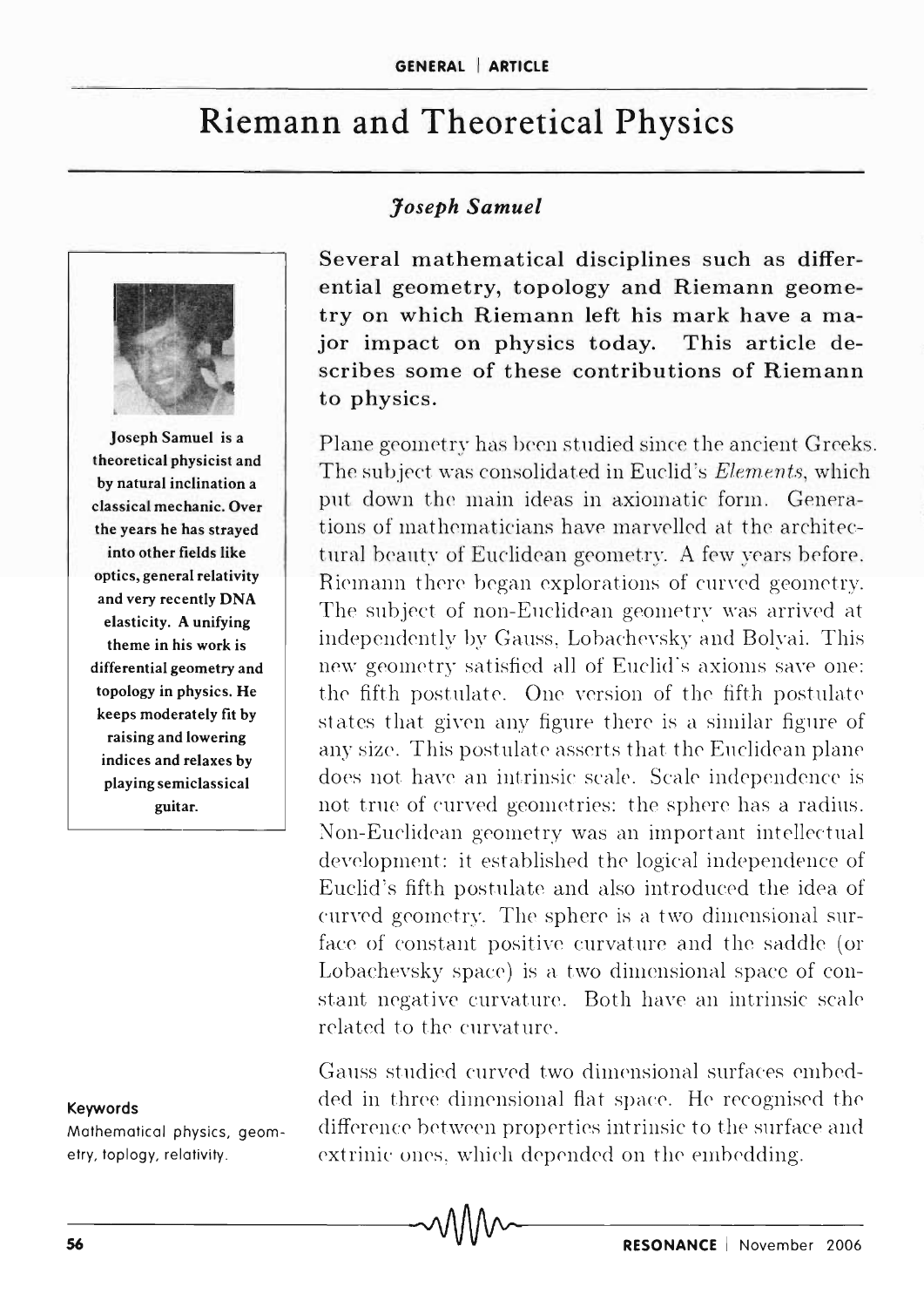Accordingly, Gauss introduced two notions of curvature, the mean curvature, which depended on the embedding space and what is now called "Gaussian curvature" The mean curvature measures how the surface varies in the embedding space and is also called the extrinsic curvature. For instance, the cylinder (the surface of a pipe) has extrinsic curvature, but it is not intrinsically curved (it can be cut and flattened on a piece of paper). He emphasised the intrinsic properties as worthy of study and proved that the "Gaussian curvature" is an intrinsic quantity: it can be determined by measurements made entirely within the surface. Gauss was so impressed by this theorem that he called it the *Theorema Egregium.*  This latin phrase can be loosely and colloquially translated into modern English as "Heap Big Theorem"

Riemann's approach to curvature was far more general than Gauss's. **In** a small region of space (small compared to the scale of the curvature) one can adopt a local notion of parallelism: a rule for comparing vectors at different points. It turns out that on a curved space this local notion does not integrate to produce a global notion of parallelism. This is best illustrated by using the example of the surface of the Earth. **In** everyday life, we do not bother about the curvature of the Earth (since the Earth is much bigger than our cities) and some planned cities (Salt Lake City, Utah, USA is a good example) have a Cartesian grid of streets laid out straight like a chess board. We take pains to ensure that the Main roads are directed "parallel" to each other. Like wise, the cross roads are directed "parallel" to each other and meet the Main roads at right angles. If you start on a Main road and take four left turns of ninety degrees (walking say, five blocks between turns) you will be back on a Main road. However, if the city grows so that it covers a good fraction of the Earth's surface (say  $1/8$ ), this parallelism is no longer possible. (Try sticking small bits of graph paper on an octant of **Gauss emphasized that the intrinsic geometry of a surface was worthy of study.**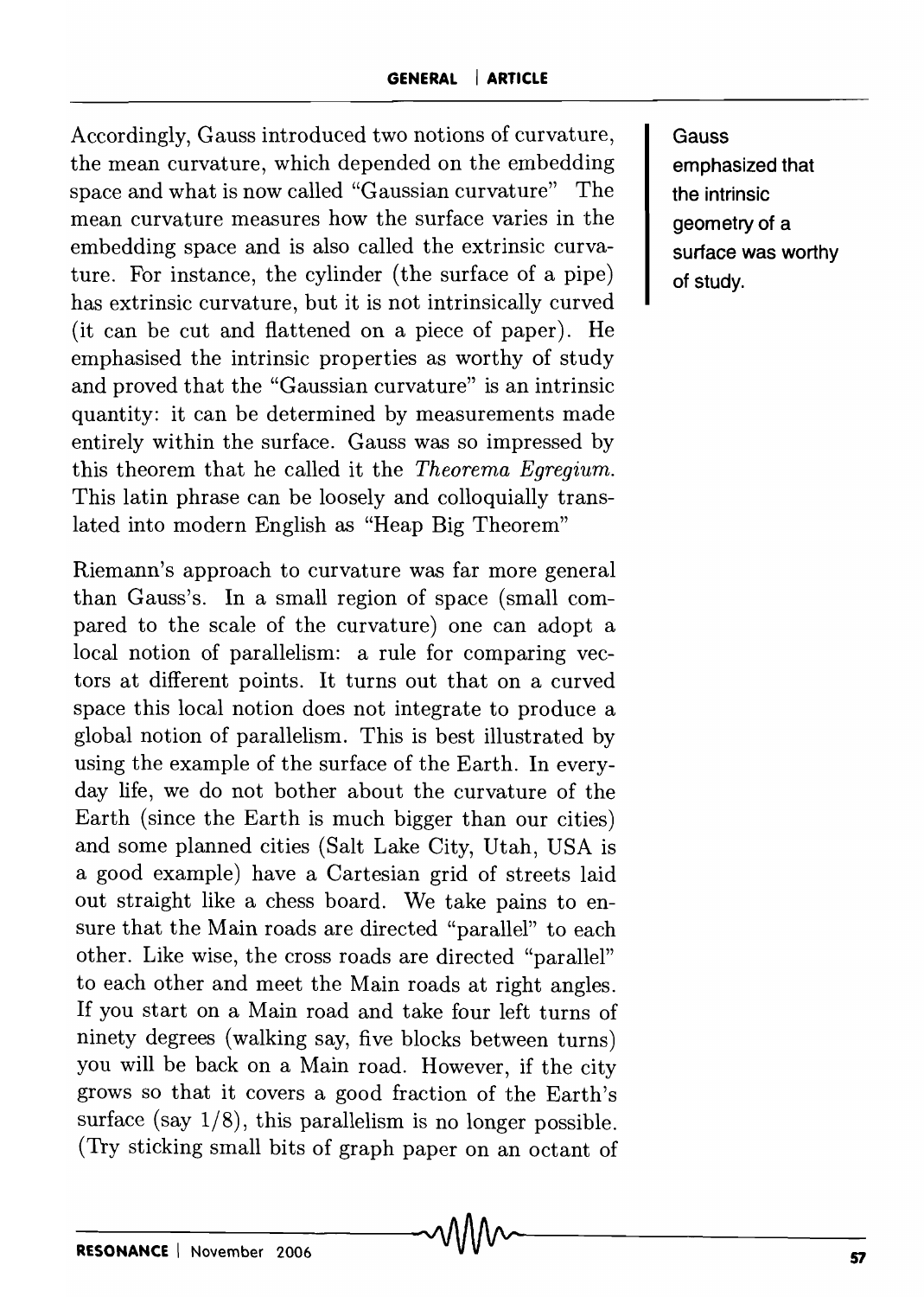**Riemann's concept of curvature was more general and therefore to relevant to Einstein's relativity.** 

a sphere maintaining parallelism!) You will find that if you start on a Main road and take four left turns (each after traversing a quarter of the Earth's circumference), you end up on a cross road. The grid has rotated by a right angle! Riemannian curvature is defined using the non-integrability of parallelism. Riemann's definition of curvature has considerable advantage over Gauss's: it is manifestly intrinsic. The *Theorema Egregium* is no longer a theorem but an obvious fact. Riemann's ideas generalise easily to any number of dimensions. They also work for metrics of Lorentzian signature. This turned out to be important for General Relativity. It was already clear from special relativity that space-time in the absence of gravity (Minkowski space-time) had a geometry of Lorentzian signature. This follows from the fact that in special relativity it is the interval  $x^2+y^2+z^2-c^2t^2$ which is of primary interest, as opposed to the (squared) length  $x^2 + y^2$  of Euclidean geometry. What Einstein needed to describe the gravitational field was curvature in four dimensional space-time, *i.e* space-time with a four dimensional Lorentzian metric. Such abstraction was not easy to achieve based on Gauss' line of attack using embedding in Euclidean space.

Einstein's General Theory of Relativity went on to acquire a life of its own, predicting many physical effects that could be measured in the Solar System, revolutionising Cosmology and Astrophysics. The theory also predicts Black Holes, which continue to stretch our imagination and defy our understanding. Many ideas which now form the General Theory of Relativity were anticipated by Riemann. He realised that space may be curved and that this is a question which has to be settled by experiment, not philosophical speculation. He even conceived of the possibility that space may be discrete, an idea which is only now coming of age in quantum gravity; it is believed by some that space-time is discrete at the Planck scale of  $10^{-33}$  cm. Evidently, Riemann at the Planck scale of  $10^{-35}$  cm. Evidently, Riemann<br> **MM**<br> **RESONANCE** | November 2006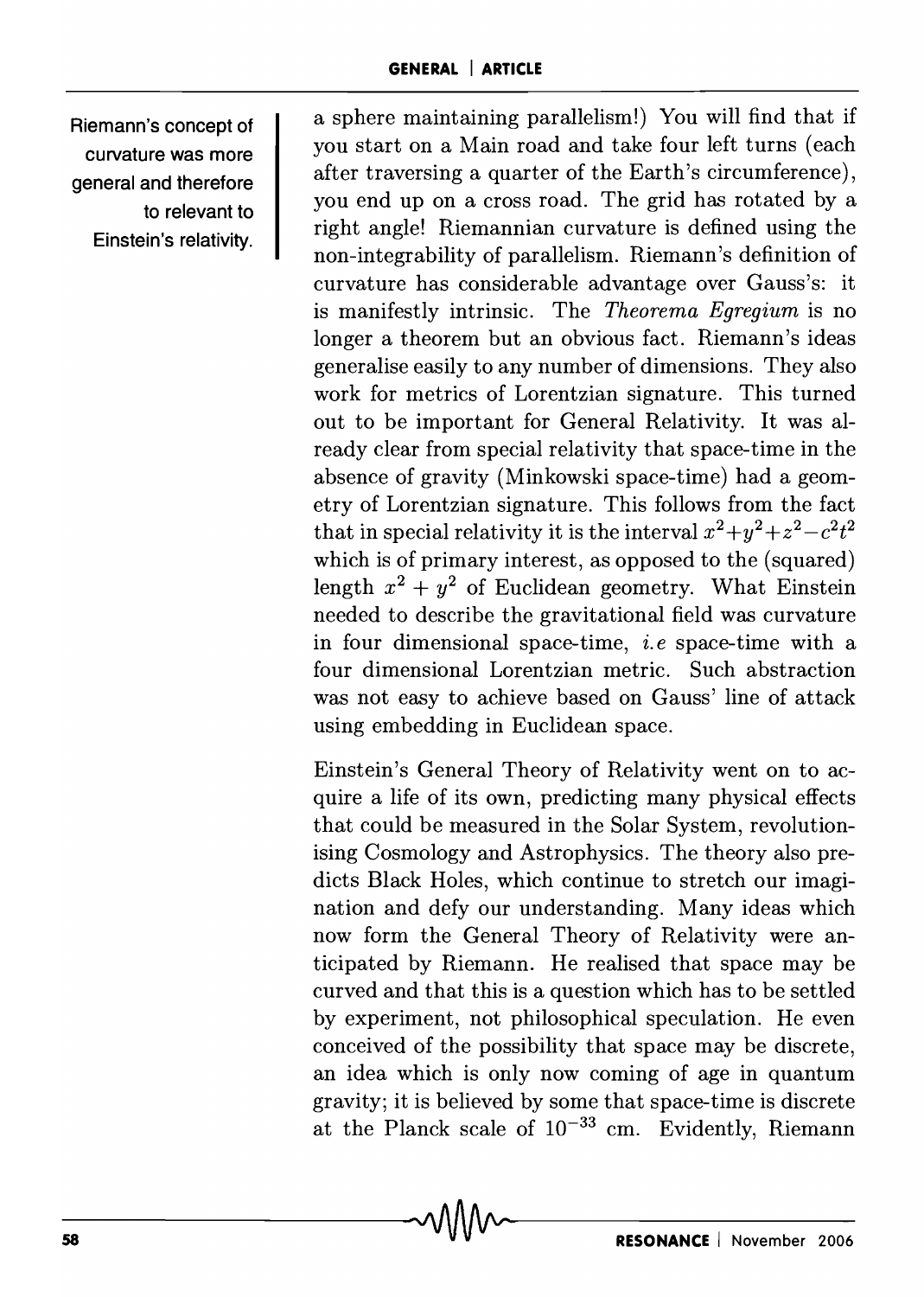the mathematician was well plugged in to the physical world. He suggested (seven years before Maxwell's equations were written) that electromagnetic interactions propagate at the speed of light! For his habilitation lecture (a requirement by the university for an aspiring teacher) Riemann had to give three possible topics. Two of these were on electricity! But it was the third on the foundations of geometry that Gauss picked. This was the famous lecture in which Riemann's ideas on differential geometry like n-dimensional manifolds were put forward. It is fair to say that apart from Gauss (who had the habit of publishing far less than he knew) no one in the audience appreciated the full depth of the ideas proposed there.

Another subject to which Riemann contributed is complex analysis. Complex analytic techniques are now widely used in physics and engineering. Two dimensional problems in potential theory, elasticity and fluid dynamics are routinely addressed using complex analytic techniques like conformal mappings. It is interesting that Riemann first encountered conformal mappings when studying a problem related to the heat equation! The Riemann zeta function appears in physics texts dealing with the statistical distribution of Fermi and Bose particles. It is also used in renormalisation in quantum field theory to make sense of divergent infinite sums. One uses analytic continuation to give a meaning to the sum by evaluating the zeta function on a different Riemann sheet.

Riemann's approach to complex analysis was geometric and intuitive. Many of his contemporaries viewed complex analysis from an algebraic point of view. Riemann's geometric point of view resulted in advances in differential geometry and topology. Topological ideas are extremely intuitive and at the same time very hard to formalise. Leibniz (1646-1716) was one of the first mathematicians to study *"Analysis Situs"* as topology

**Riemann's name appears so often in physics texts that we sometimes forget it is a proper noun!**